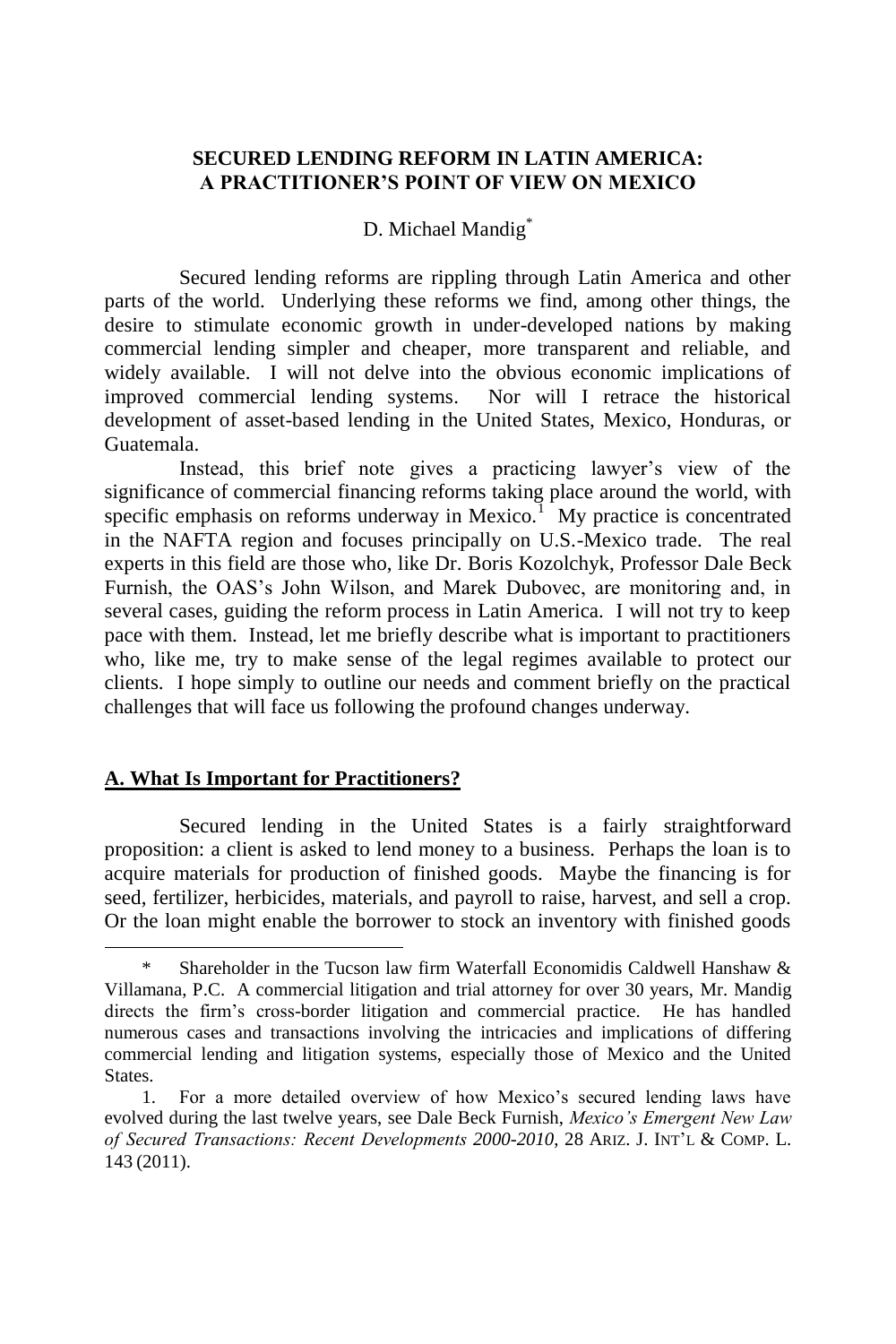to be sold at wholesale or retail. Whatever the objective of the loan, the putative lender has various concerns, among them:

- Who is the borrower?
- What is its borrowing history?
- What collateral can be used to secure repayment of the loan?
- Does the borrower owe money to prior lenders?
- Does the prior lender have a lien, and if so, would it have priority over the proposed new lender?

Generally these questions are answered by making credit checks, speaking and negotiating carefully with borrowers, analyzing financial statements, and investigating available public records in search of pre-existing debts. Research for a lending decision raises, among many others, the following issues:

- What public records must be inspected?
- Can public records be inspected with relative ease and minimal expense?
- Is the information contained in the public records complete?
- Is the information contained in the public records reliable?
- Can a lending decision safely be based on what is found or not found in the public record?
- Once the decision to lend has been made, how does the creditor structure the arrangement for the best protection possible?
- What documents will be signed and by whom?
- What public recordings may or must be used to protect the lender?
- Where can or must the recordings be made?
- In the event of default, what relief is available to the lender and where may it be obtained?

These questions are not terribly difficult to answer when the collateral, debtor, and creditor are located in the United States. However, when the debtor is located in a foreign country and the collateral is found both within and outside of the United States, the issues can cloud up quickly. The purpose of this article is to illustrate how recent reforms of Mexico's secured financing laws may change the game.

# **B. Creation and Perfection of Security Interests—The Usual Rules**

The Uniform Commercial Code (UCC) provides relatively simple rules for the use of various kinds of personal property to secure repayment of a debt: a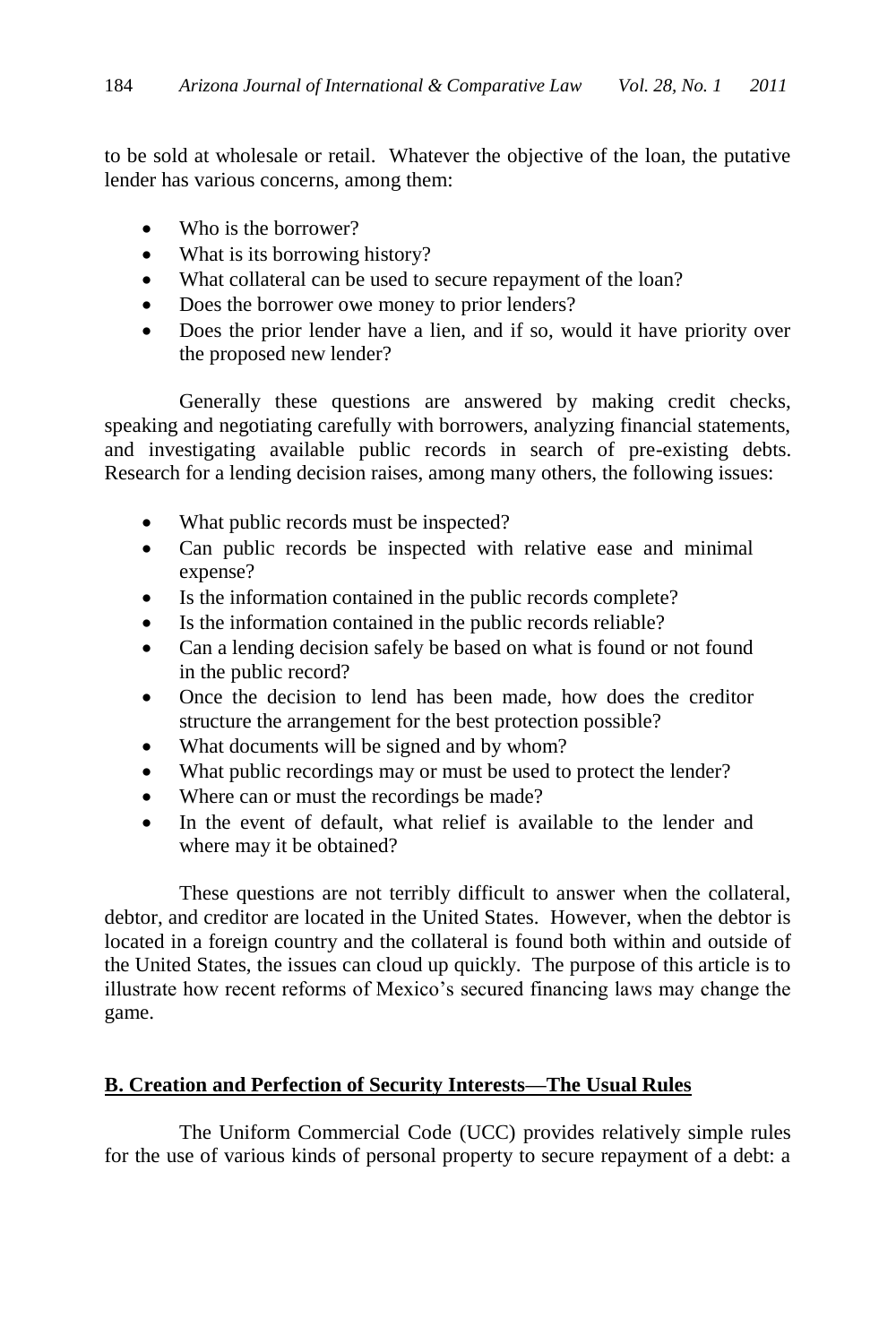security interest is "an interest in personal property . . . that secures payment or performance of an obligation.<sup>2</sup> A "security agreement" is—not surprisingly— "an agreement that creates or provides for a security interest."<sup>3</sup> In broad terms, the security agreement describes the debt incurred and grants the holder of the security interest the right to take certain collateral and apply it to the satisfaction of the underlying debt. A security interest becomes enforceable against a debtor and third parties with respect to the collateral when: 1) value has been given; 2) ―the debtor has rights in the collateral or the power to transfer rights in the collateral to third parties"; and 3) the debtor signs "a security agreement that provides a description of the collateral  $\dots$ ."<sup>4</sup> Once the security interest becomes enforceable, it "attaches to the collateral."<sup>5</sup> Collateral can include all manner of things, including tangible and intangible personal property such as perishable agricultural commodities and the accounts generated by their sale.<sup>6</sup>

"Perfection" of a security interest is the "validation of a security interest" as against other creditors" or third parties.<sup>7</sup> "[A] security interest is perfected if it has *attached* and all of the applicable requirements for perfection . . . have been satisfied."<sup>8</sup> In general, with some exceptions, "a financing statement must be filed to perfect all security interests."<sup>9</sup> Each of our fifty states maintains an electronic registry in which financing statements must be filed to perfect security interests in such things as equipment, inventory, and accounts receivable.<sup>10</sup>

The purpose of filing a financing statement is "to provide notice to those who may subsequently deal with the debtor or the collateral of the existence of prior outstanding interests or encumbrances."<sup>11</sup> Notice ensures that the prior recorded interest will "gain priority over almost all creditors besides the holders of prior perfected interests."<sup>12</sup> The recording creditor gains priority "because he has

- 2. U.C.C. § 1-201(b)(35) (2011).
- 3. *Id.* § 9-102(a)(74).

l

4. *Id.* § 9-203(b)(1)–(3). As for the enforcement of the security interest against third parties who also hold security interests in the same collateral, while it is true that such other creditors are subject to the terms of a competing lien, the rules of perfection and priority come into play. *See* discussion *infra.* Part I.

5. *Id.* § 9-203(a).

6. The Code defines "collateral" broadly to include any "property subject to a security interest," including accounts, chattel paper, goods subject to a consignment, proceeds of other collateral, payment intangibles, and promissory notes. *See* U.C.C. § 9- 102(12).

- 7. BLACK'S LAW DICTIONARY 1252 (9th ed. 2009).
- 8. U.C.C. § 9-308(a) (2011) (emphasis added).
- 9. *Id.* § 9-310(a).

10. *See, e.g.*, Elizabeth Springsteen, *Forms and Filing Information: U.C.C. Filings* (2009), NAT'L AGRIC. LAW CENTER, http://www.nationalaglawcenter.org/assets/articles/ springsteen\_UCCforms.pdf.

11. Landon v. Stroud, 709 P.2d 565, 568 (Ariz. Ct. App. 1985) (citing JAMES J. WHITE & ROBERT S. SUMMERS, UNIFORM COMMERCIAL CODE § 23-5 at 919 (2d ed. 1980)).

12. *Id.*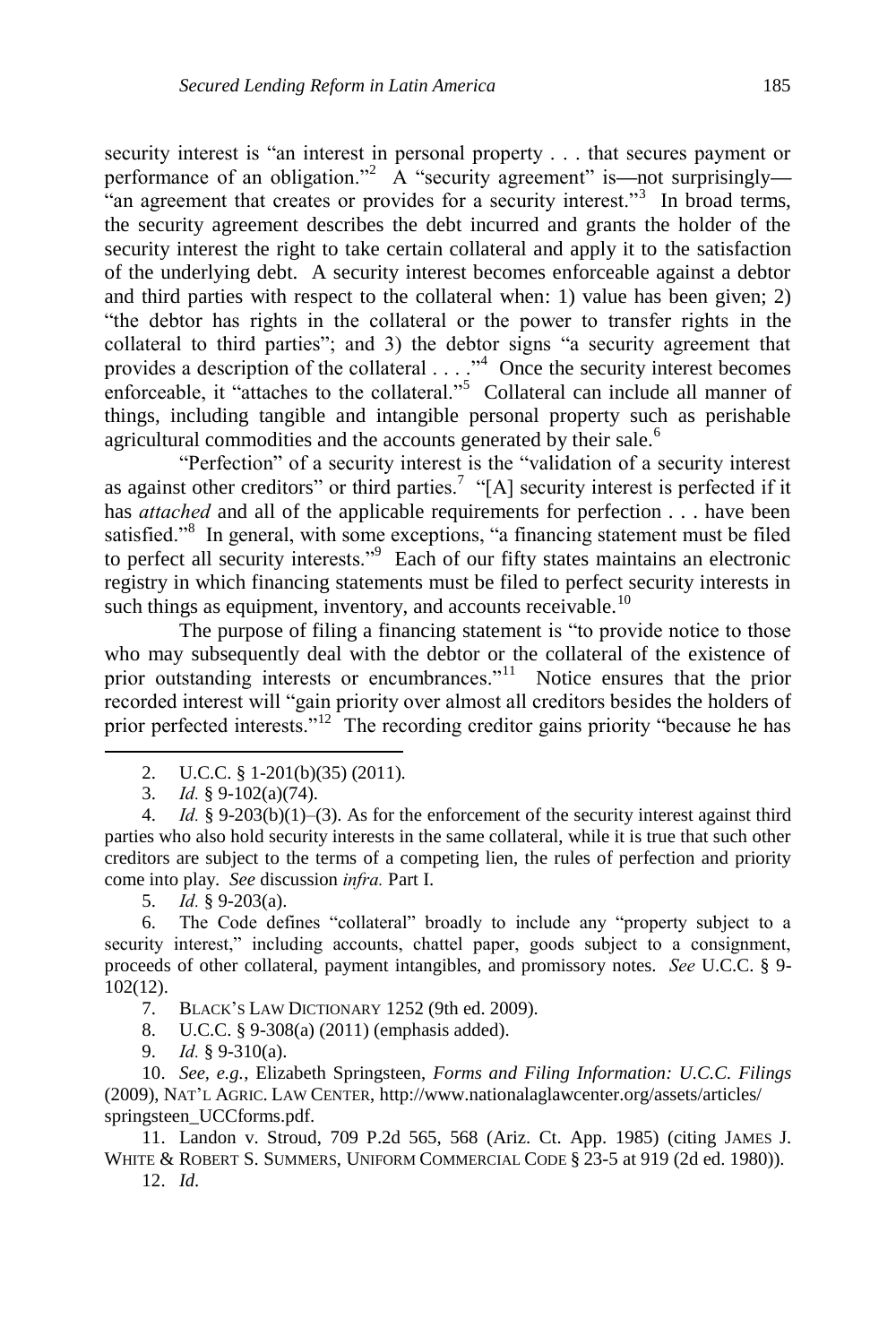taken action which would put a diligent searcher on notice of his claim."<sup>13</sup> Filing a financing statement is the principal means of acquiring priority and, in general, the first to file has priority over later filings. $^{14}$ 

What law governs the validity and perfection of security interests? In general, "while a debtor is located in a jurisdiction, the local law of that jurisdiction governs perfection, the effect of perfection or nonperfection and the priority of a security interest in collateral."<sup>15</sup> Where a debtor resides in one of the United States (or is incorporated or organized under that state's laws), that state is the "location of the debtor" for purposes of this rule,<sup>16</sup> which is also the location at which financing statements must be filed.<sup>17</sup>

These basic rules, as well as the modernization of recordings systems from state to state, have made it relatively easy and inexpensive to create and give notice of UCC security interests. The same laws and recording systems have also made it easier and cheaper to check for prior UCC security interests to provide the lender reasonably certain proof that prior consensual liens were or were not found $18$ 

#### **C. What About Foreign Debtors?**

What happens when a U.S. lender is considering whether to provide financing to a borrower located outside of the United States? If a U.S.-style security agreement is contemplated, i) can the agreement be used to *create* a lien? And, if so, ii) how and where must that security interest be perfected? Let us assume that parties to a commercial loan are free to use a lien with the attributes of a UCC lien.<sup>19</sup> How and where must that security interest be perfected in order for it to bind other lienholders and third parties? The UCC includes a special

13. *Id.*

<sup>14.</sup> U.C.C. § 9-322(a)(1) (2011) (conflicting perfected security interests in the same collateral rank according to time of filing, or time of perfection, if not perfected by filing).

<sup>15.</sup> *Id.* § 9-301(1).

<sup>16.</sup> *Id.* § 9-307(b) ("A debtor who is an individual is located at the individual's principal residence.").

<sup>17.</sup> *Id.* §§ 9-307(b)(1), 9-501(a)(2).

<sup>18.</sup> This brief note does not address nonconsensual liens that may arise by operation of law. There are many such nonconsensual liens under state law, such as those applicable to various aspects of the business of agriculture. Some of these liens require notice or recording; others do not. For instance, a catalogue of state law agricultural liens is maintained by the National Agricultural Law Center at http://www.nationalaglaw center.org/assets/agliens/index.html.

<sup>19.</sup> This is not necessarily a valid assumption, especially with respect to such things as floating liens on inventory, security interests in after-acquired property, self-help repossession, and enforcement of security interests against proceeds. However, to simplify this note, the writer assumes the UCC lien can be created by agreement between a U.S. lender and a foreign borrower.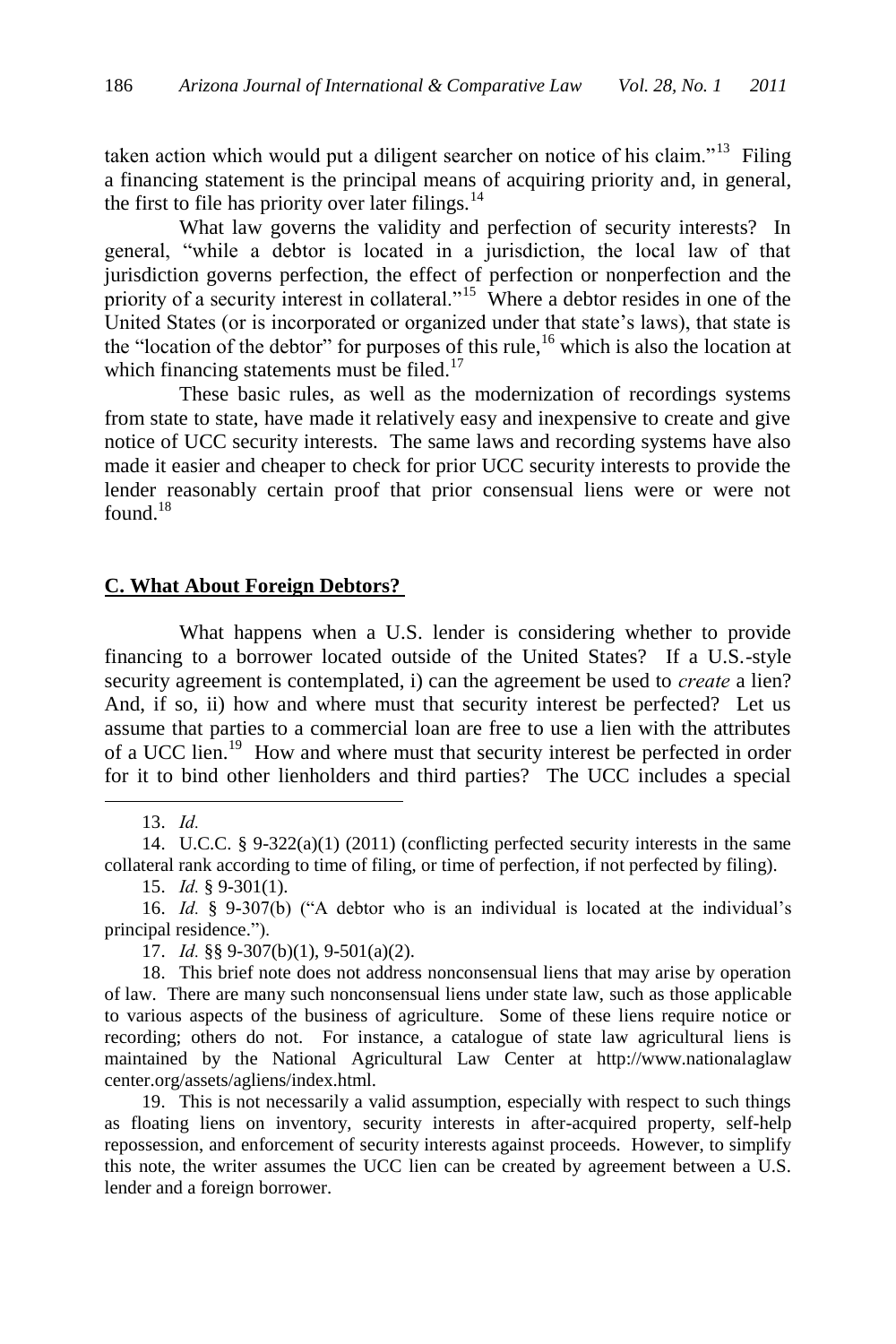choice-of-law rule for perfection of nonpossessory liens against debtors located in other countries: the rule contemplates perfection of a lien in (or according to the laws of) the debtor's country, but *only if* the country is:

> [A] jurisdiction whose law generally requires information concerning the existence of a nonpossessory security interest to be made generally available in a filing, recording or registration system as a condition or result of the security interest's obtaining priority over the rights of a lien creditor with respect to the collateral. $^{20}$

Conversely, if the foreign debtor's place of residence "does not *generally require* notice in a filing or registration system, the debtor is [deemed to be] located in the District of Columbia."<sup>21</sup> This means that D.C. law governs perfection, and that recording must be made in the Office of the Recorder of Deeds in Washington,  $D.C.<sup>22</sup>$  Although there are no published judicial decisions interpreting UCC Section 9-307(c), an unpublished decision says this rule governs perfection of a lien against a foreign debtor by requiring filing in the District of Columbia, a filing that, "from the perspective of U.S. law, would likely be considered to be effective world-wide.<sup> $2^{3}$ </sup> The Official Comments to the UCC make a circular effort to explain the rule of Section 9-307(c), invoking this useless tautology: "The phrase '*generally requires*' is meant to include legal regimes that *generally require* notice in a filing or recording as a condition of perfecting nonpossessory security interests, but which permit exceptions (e.g., control, automatic perfection, temporary perfection) in limited circumstances."<sup>24</sup>

So, if the "generally requires" rubric is satisfied, perfection and the effects of perfection or nonperfection are determined by the law under which the debtor is organized or of the state in which he or she resides. To determine whether this "standard" has been satisfied, the Code and its comments compel analysis of foreign law to determine: i) where, how and with what effects security interests can be perfected, and ii) the effects of a failure to perfect.

<sup>20.</sup> U.C.C. § 9-307(c). It is also possible to perfect a security interest by taking possession of the collateral, such as goods, negotiable documents, money, instruments, and certificated securities. *See id.* § 9-313(a).

<sup>21.</sup> *Id.* § 9-307(c).

<sup>22.</sup> *See* D.C. CODE §§ 28:9-301(1), 28:9-501(a)(2) (2011).

<sup>23.</sup> *In re* Flag Telecom Holdings Ltd., 2006 WL 3053075, at \*3 n.2 (Bankr. S.D.N.Y. 2006) (discussing Washington, D.C., filing against a Taiwanese debtor).

<sup>24.</sup> U.C.C. § 9-307 cmt. 3 (emphasis added).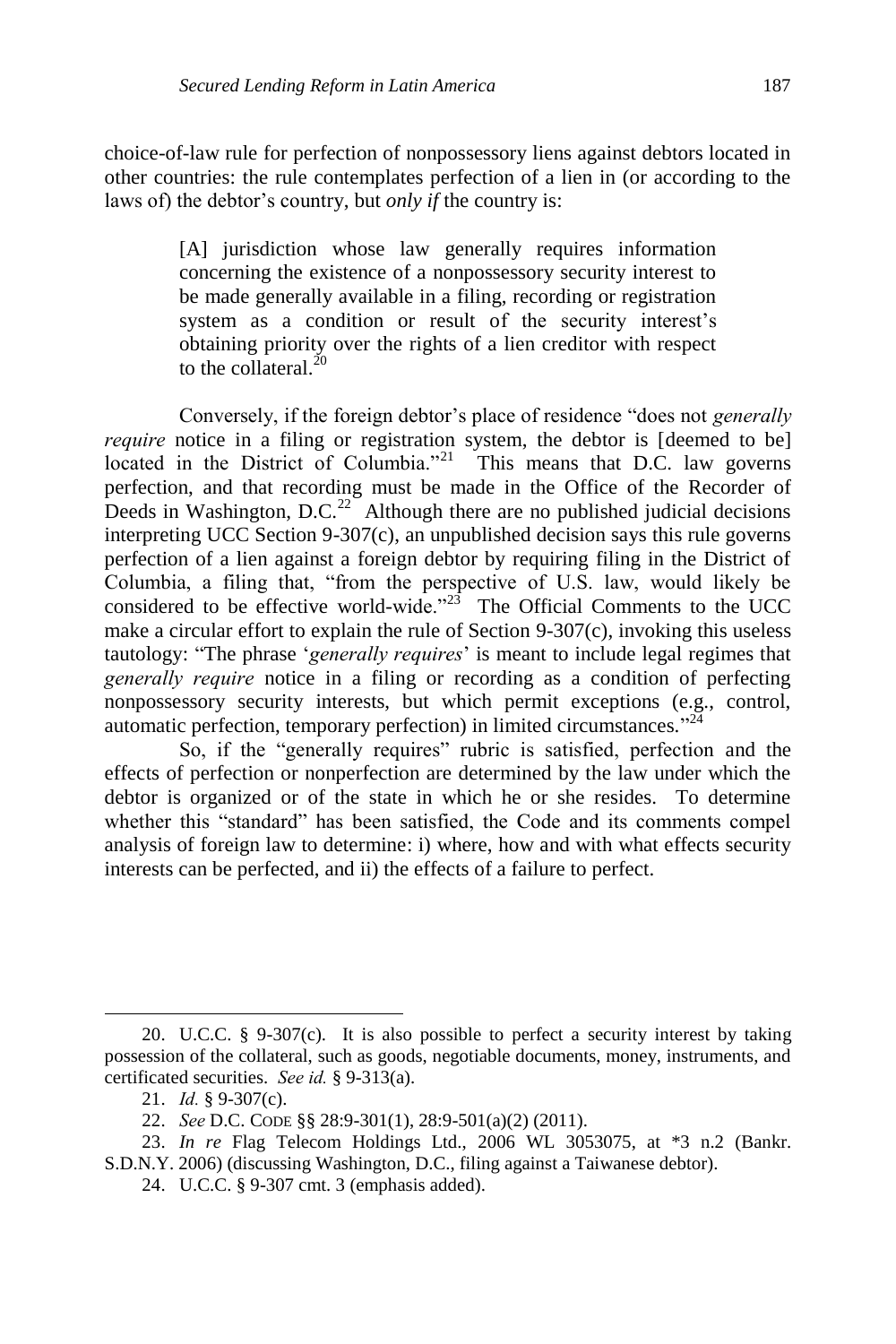# **D. The Relationship Between UCC Section 9-307(c) and the OAS Model Law on Secured Transactions**

Some UCC scholars argue that foreign country recording is required *only if* "the foreign legal system is equivalent [to UCC Article 9] with respect to public information about nonpossessory security interests.<sup>25</sup> In 2002, the Organization of American States approved the Model Inter-American Law on Secured Transactions (OAS Model Law).<sup>26</sup> By requiring the filing of all "security interests" in a single, central registry, the OAS Model Law certainly provides the sort of "equivalency" spoken of by the commentators.

The purpose of the OAS Model Law is to regulate all security interests in "movable property" that secure "the performance of any obligations whatsoever. $^{227}$  Regulation is to be accomplished by requiring countries adopting the law to create a "unitary and uniform registration system applicable to *all* existing movable property security devices."<sup>28</sup>

The key aspect of secured lending is perfection of the creditor's rights, i.e., taking the steps that are necessary for the security interest to be binding upon third parties. Under the OAS Model Law, a security interest binds third parties only when "publicized," which may be accomplished either by recording or, with regard to certain types of property, by delivering possession or control of the collateral to the secured party or its agent.<sup>29</sup> Recording must be made in the "uniform registration system," which is, in turn, required to be electronic, public, and automated.<sup>30</sup> Priority among recorded security interests is generally based on the order of recording in the registry.<sup>31</sup>

26. ORG. OF AM. STATES (OAS), MODEL INTER-AMERICAN LAW ON SECURED TRANSACTIONS (2002), [http://www.oas.org/dil/esp/cidip-vi-garantiasmobiliarias.h](http://www.oas.org/dil/esp/cidip-vi-garantiasmobiliarias)tm [hereinafter OAS MODEL LAW].

- 28. *Id*. (emphasis added).
- 29. *Id.* art. 10.
- 30. *Id.* art. 43.

<sup>25.</sup> Hans Kuhn, *Multi-State and International Secured Transactions Under Revised Article 9 of the Uniform Commercial Code*, 40 VA. J. INT'L L. 1009, 1049–50 (2000); *accord* Arnold S. Rosenberg, *Where to File Against Non-U.S. Debtors: Applying U.C.C. § 9-307(c) [Rev] to Foreign Filing, Recording and Registration Systems*, 39 UCC L.J. 109 (2006) (analyzing the secured lending systems of a wide array of countries in an effort to determine whether the requirements of  $\S$  9-307(c) were satisfied by the legal regimes of each and finding that most countries fall short).

<sup>27.</sup> *Id.* art. 1.

<sup>31.</sup> OAS MODEL LAW art. 48. One exception is for what the OAS Model Law calls an "acquisition security interest," which the UCC calls a "purchase money security interest." The acquisition security interest has priority over all previous security interests granted by the debtor in the same type of collateral. In order to gain priority, the acquisition creditor must: i) file a registration form that specifically describes the lien as an acquisition security interest, and ii) notify holders of prior liens that the creditor has or expects to acquire a purchase money lien. *Id.* art. 40(I)–(II).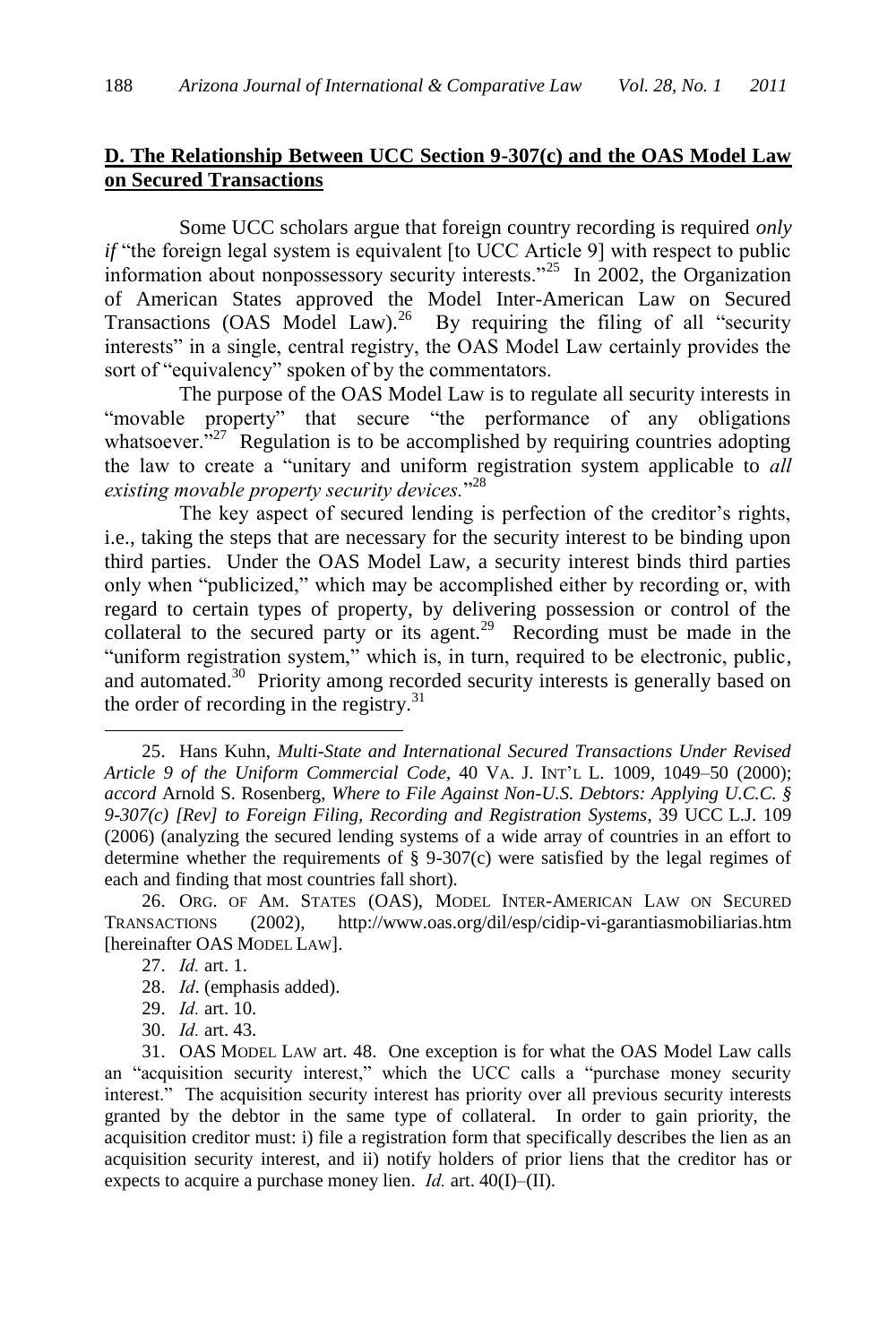The OAS concept of a security interest includes all types of personal property, including accounts receivable and other intangible property, inventory held for sale or further processing, manufactured goods, proceeds of sale, products of collateral, after-acquired property, and property that presently exists or may exist in the future. Because registration of an OAS security interest is usually necessary to perfect a nonpossessory lien, any state that adopts the OAS Model Law and creates a uniform registry must necessarily satisfy UCC section 9-307(c). Thus, the adopting jurisdiction would be the "location of the debtor" and its law would govern perfection, the effect of perfection or nonperfection, and the location for filing the equivalent of a financing statement.<sup>32</sup>

Variants of the OAS Model Law have now been enacted in Guatemala and Honduras, spurring hope that these countries can now offer wider availability of commercial credit to small- and medium-sized borrowers.<sup>33</sup>

#### **E. Mexico's Pre-2009 System of Commercial Lending**

Mexico did not elect adoption of the OAS Model Law, but the evolution of its secured financing laws during the last eleven years appears to have achieved essentially the same result.

Many practitioners believed that Mexico's secured lending system—at least until amendments to Mexico's Commercial Code and related laws in 2009 and 2010—did not satisfy the standard of UCC Section 9-307(c), thus mandating perfection by filing in the District of Columbia.<sup>34</sup> Several commentators have reviewed Mexican secured financing laws in recent years, and all have reached essentially the same conclusion, whether explicitly or implicitly: prior to 2009, Mexico's tools for protecting secured commercial lenders had not advanced enough to satisfy Section 9-307(C). What was the problem?

While the United States has one "security interest" under Article 9, Mexico has typically had a plethora of security devices, many of which are not "generally required" to be recorded in any registry in order to be enforced against third parties.<sup>35</sup> Mexico's array of security devices and recording rules prompted this suggestion from Professor Todd Nelson in 1998:

<sup>32.</sup> *See* U.C.C. § 9-307(c) (stating that the law of the location of the debtor governs perfection if that law generally requires publication or registration of a security interest as a condition to gaining "priority over the rights of a lien creditor with respect to the collateral").

<sup>33.</sup> *See infra* note 51.

<sup>34.</sup> This statement is based upon my experience as counsel in the agricultural lending field, including frequent interaction with various attorneys around the country who are involved in the same business.

<sup>35.</sup> *See* Todd C. Nelson, *Receivables Financing to Mexican Borrowers: Perfection of Article 9 Security Interests in Cross-Border Accounts*, 29 U. MIAMI INTER-AM. L. REV. 525, 550–51 (1998); Kuhn, *supra* note 25, at 1057–58 (stating that Mexico "recognizes a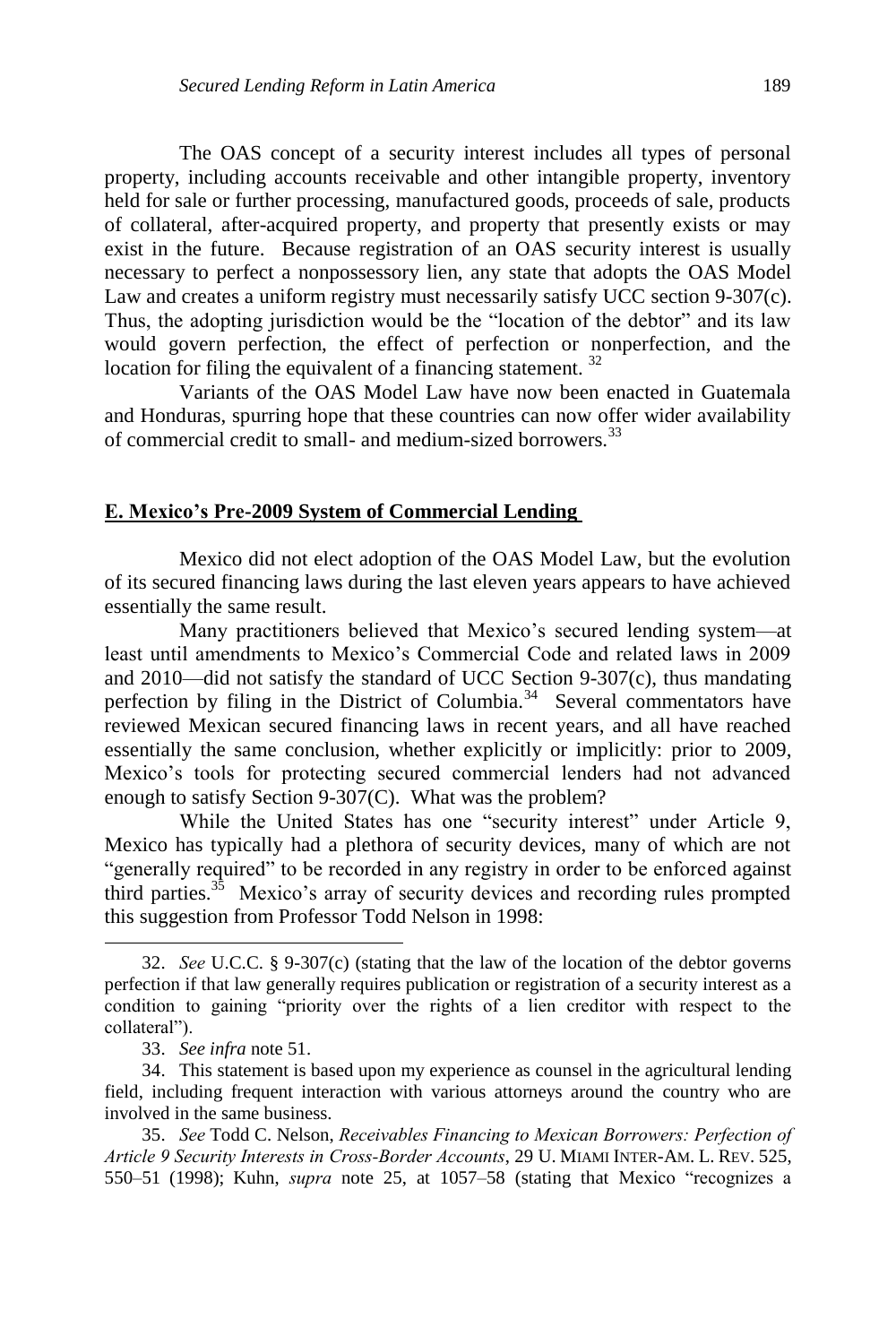Beginning with the ideal, Mexico should junk its plethora of legal mechanisms in favor of a single security device which, with respect to non-documentary accounts, would be perfected by public registration. In addition, an assignee of open accounts . . . should be treated as a secured party for the purpose of perfection and should be required to publicly register its interest. If, for whatever reason, Mexico cannot let go of its existing law, at the very least each code should be amended to make the use of a uniform registry system the exclusive method for publicizing all liens in and assignments of accounts receivable.<sup>36</sup>

In 2000 and 2003, Mexico made partial attempts to modernize its secured financing system but retained what has been called a "crazy quilt" pattern of security devices, many of which "create secret liens, making it difficult for a secured party to determine if potential debtor's assets are encumbered."<sup>37</sup> The possibility of significant unrecorded liens in Mexico is real, as unrecorded creditor rights have historically included these common and important security devices:

- $\bullet$  Assignments of accounts,  $38$
- Factoring of accounts,  $39$
- $\bullet$  Financial leases,  $40$
- Certain types of pledges, $41$
- $\bullet$  Title retention arrangements,  $42$
- Certain conditional sale contracts, and  $43$
- Consignments of goods.<sup>44</sup>

confusing array of devices that are based on different legal concepts and governed by different statutes").

36. Nelson, *supra* note 35, at 550–51.

37. A. Lopez-Velarde & J.M. Wilson, *A Practical Point-by-Point Comparison of Secured Transactions Law in the United States and Mexico*, 36 UCC L.J. 3, 12–16 (2004).

38. Nelson, *supra* note 35, at 544; Kuhn, *supra* note 25, at 1062.

39. Lopez-Velarde & Wilson, *supra* note 37, at 12–16. Factoring is a process by which accounts receivable are sold by the account holder to a "factor" at a discount from the face value of the accounts, providing needed cash flow to the account holder. *See In re*  Straightline Investments, Inc., 525 F.3d 870, 876 n.1 (9th Cir. 2008). In a true factoring arrangement, the factor buys the accounts and assumes the default risk. Where the creditor retains the risk of loss, however, the factoring arrangement is really a security interest governed by usual rules of perfection and priority. *See In re* De-Pen Line, Inc*.*, 215 B.R. 947, 950–51 (Bankr. E.D. Pa. 1997) (factoring agreement was actually an assignment of accounts made for security and was required to be perfected by filing; because factor failed to file financing statement, its unperfected interest was defeated by bankruptcy trustee).

40. Lopez-Velarde & Wilson, *supra* note 37, at 9–12.

41. *Id.*

l

42. *Id.*

43. *Id.*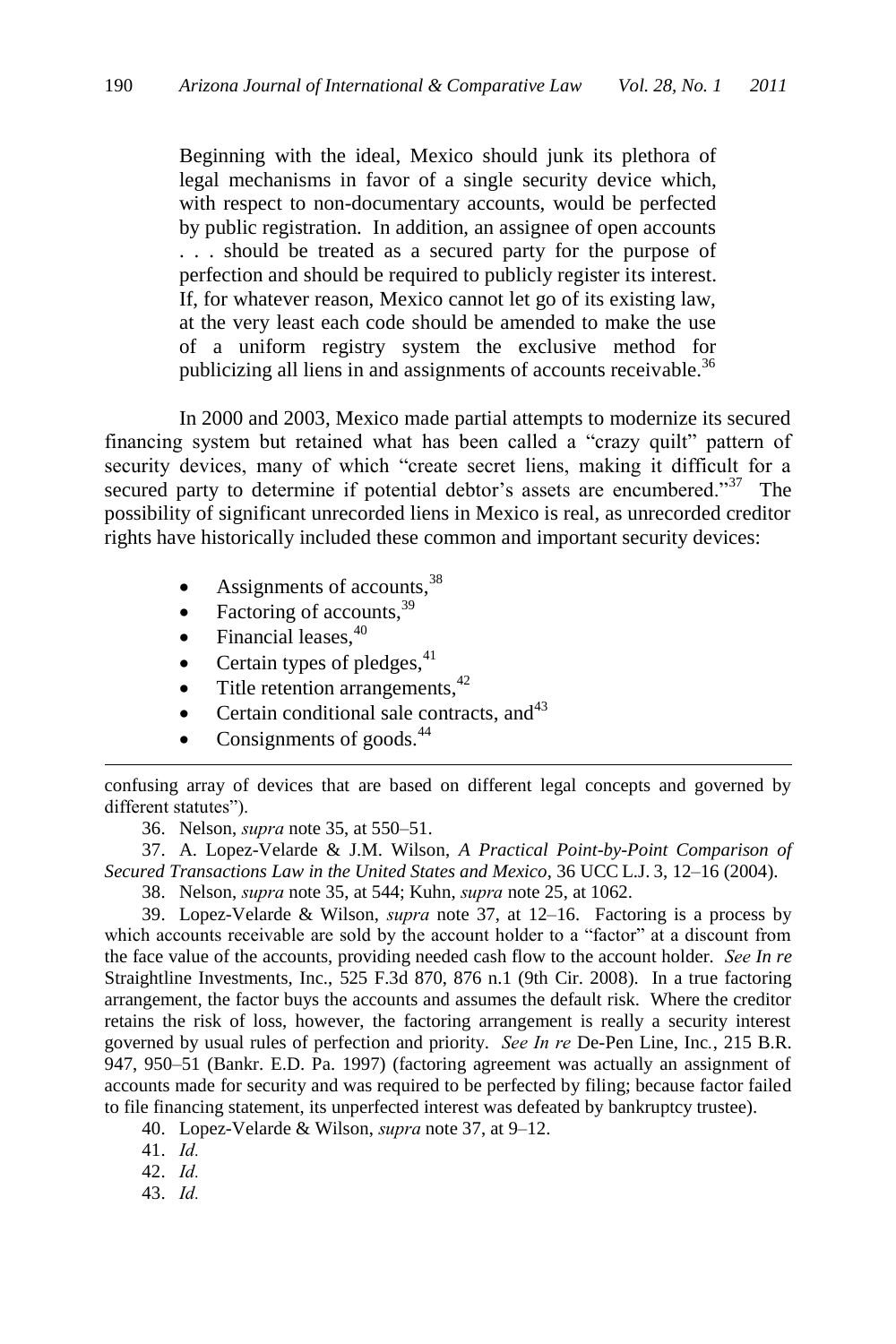Although recording of these interests might not have been required in every instance by Mexican law for the interest to be superior to a later creditor, in the United States, each must generally be perfected under the UCC by recording a financing statement.<sup>45</sup> Because of these gaps in Mexican commercial lending and recording laws, it was impossible to say that Mexican law "generally required" recording as a condition of priority. A "piecemeal system of multiple competing devices used for secured financing"<sup>46</sup> simply cannot satisfy the requirements of UCC Section 9-307(c).

In 2006, Professor Arnold Rosenberg analyzed Mexico's 2000 and 2003 legal reforms and found that Mexico's system was not equivalent to the UCC.<sup>47</sup> His reasons included that Mexico does not recognize a single "security interest," such as we have in UCC Article 9. Instead, Mexican law continues to a wide array of nonpossessory security devices, many of which "do not require registration yet may still take priority over lien creditors and [recorded] nonpossessory pledges."<sup>48</sup> Beyond the risk of secret liens, Professor Rosenberg cites an equally fundamental problem: security interests—as a generalized category of nonpossessory lien that includes all manner of security devices—did not exist under Mexican law. According to Rosenberg, because the concept of a UCC security interest did not exist under Mexican law, a U.S. lien could not be registered in Mexico, even after the reforms of 2000 and 2003:

> In order for a Mexican court to enforce a security interest created in movables located in Mexico, the form of security used must be a security device recognized and governed by

44. *Id.*

l

45. *See, e.g.*, *In re* Piknik Prods. Co., 346 B.R. 863, 866 (Bankr. M.D. Ala. 2006) (retention of title to goods is "limited in effect to a reservation of a security interest" that must be perfected by filing to gain priority over other lien creditors); *In re* De-Pen Line, Inc*.*, 215 B.R. at 950–51 (Bankr. E.D. Pa. 1997) (factoring agreement was actually an assignment of accounts made for security and required to be perfected by filing; because factor failed to file financing statement, its unperfected security interest was defeated by bankruptcy trustee); *In re* Eagle Enterps., Inc., 237 B.R. 269, 274 (Bankr. E.D. Pa. 1999) (leases intended for security are "textbook examples of when filing a financing statement is required to perfect a security interest"); Fariba v. Dealer Servs. Corp., 100 Cal. Rptr. 3d  $219, 226-27$  (App.  $2009$ ) (absent proof of creditors' knowledge that goods are held "on consignment," consignor of goods must perfect security interest by filing financing statement, applying UCC § 9-319); Excel Bank v. Nat'l Bank, 290 S.W.3d 801, 803, 809 (Mo. Ct. App. 2009) (alleged bailment was actually a consignment and must be recorded to perfect).

46. Lopez-Velarde & Wilson, *supra* note 37, at 12–13.

47. Rosenberg, *supra* note 25, at 210–14.

48. *See id.* Mexico's system has also been called a "confusing array of security devices that are based on different legal concepts and governed by different statutes," with equally varied means of perfection *other than* recording. *See* Kuhn, *supra* note 25, at 1057–58.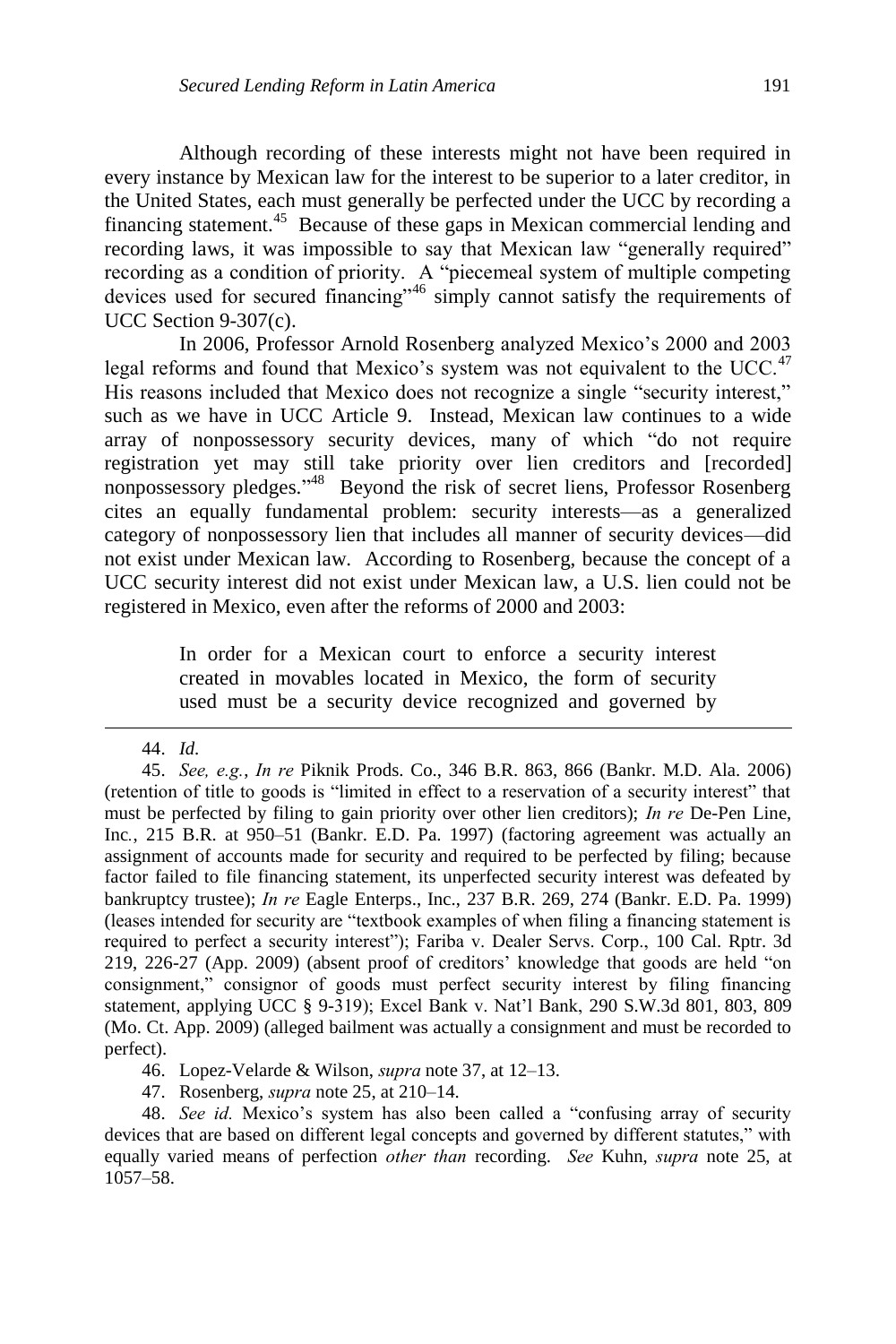Mexican law. A secured party seeking to foreclose on assets located in Mexico that are described as collateral in an American security agreement that uses revised Article 9 terminology probably would be unsuccessful, because the secured party's security interest in the Mexican assets would not be recognized by a Mexican court.<sup>49</sup>

# **F. Mexico's 2009 Legislation and its 2010 Regulatory Reforms Create Equivalence with the Requirements of UCC Section 9-307**

The days of unrecorded liens in Mexico are coming to an end: on August 27, 2009, amendments to Mexico's Commercial Code<sup>50</sup> created the *Registro Único de Garantias Mobiliarias* (Single Registry of Security Interests, referred to here as RUG). The purpose of the RUG is to facilitate the use of *bienes muebles*, literally "movable property," as collateral so that micro-, small, and mediumsized business can obtain financing under more favorable conditions, and thereby "stimulate investment, growth and competitiveness" in the economy.<sup>51</sup> Use of the RUG for recording *garantías mobiliarias* is mandatory.<sup>52</sup> What is a *garantía mobiliaria* under Mexican law? The 2009 amendments to Mexico's Code of Commerce vaguely described *garantía mobiliaria* as "legal commercial acts by

50. Código de Comercio [CCo.] [Code of Commerce], arts. 32 bis 1–9, *as amended*, Diario Oficial de la Federación [DO], 27 de Agosto de 2009, *available at* http://www.diputados.gob.mx/LeyesBiblio/ref/ccom.htm.

51. *See* REGISTRO ÚNICO DE GARANTÍAS MOBILIARIAS, http://www.rug.gob.mx/Rug/home/inicio.do (last visited Dec. 30, 2011) [hereinafter RUG]. The registry was created by the Mexican government to regulate online investigation and recording of security interests. Similar registries have been established in Honduras and Guatemala, and these countries share the same objectives stated by Mexico. *See* REGISTRO DE GARANTÍAS MOBILIARIAS (Hon.), http://www.garantiasmobiliarias.hn/ (last visited Dec. 30, 2011); REGISTRO DE GARANTÍAS MOBILIARIAS (Guat.), http://www.rgm.gob.gt/index .php?id=7 (last visited Dec. 30, 2011).

<sup>49.</sup> Rosenberg, *supra* note 25, at 210–14. This is a debatable point. Many practitioners, including the author and some Mexican colleagues, believe that there has been no legal impediment to the perfection or enforcement of a U.S. security interest in Mexico, other than a reluctance on the part of U.S. lawyers and creditors to expend the money and effort to learn and comply with both U.S. and Mexican legal rules. There may be certain remedies that are not available under Mexican law—such as self-help repossession. There may be requirements that a U.S. security agreement be translated into Spanish before being recordable in a public registry, but a U.S.-based consensual lien is not necessarily prohibited. Other practitioners have agreed with Professor Rosenberg. In light of 2009 and 2010 reforms, however, this discussion has largely become academic. *See*  discussion *infra* Part F*.* 

<sup>52.</sup> CCo. art. 32 bis 2.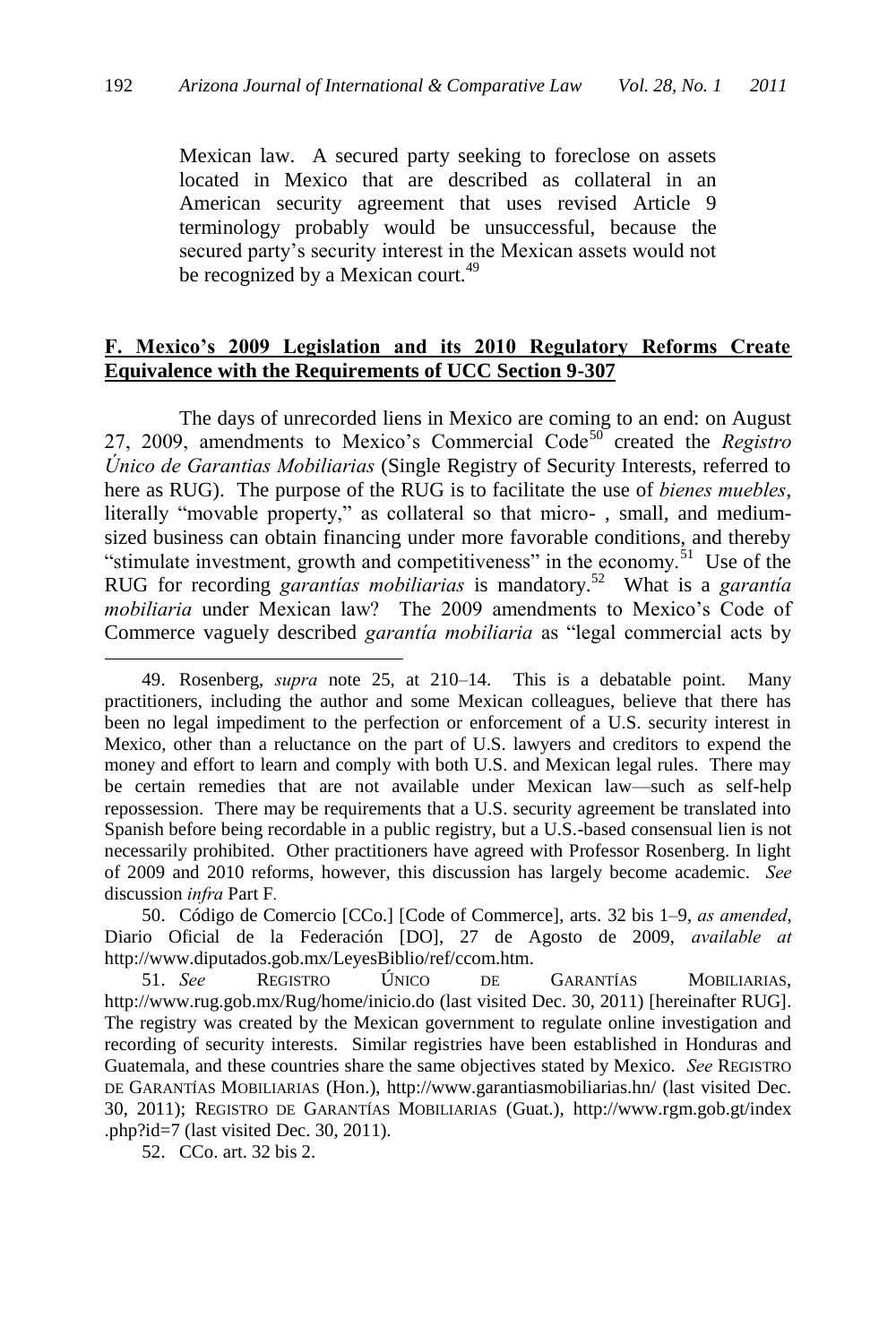which a special privilege over or right of retention of personal property on behalf of third parties is created, modified, transmitted, or canceled."<sup>53</sup>

The 2009 legislation did not define this so-called "special privilege" or spell out the details of its right to possession of personal property, leaving too much to the imagination.<sup>54</sup> Two points were made clear, however. First, "[a]ll security interests . . . of a commercial nature, their modification, transmission or cancellation, as well as any legal act performed in relation to them<sup>555</sup> are "subject to recording  $\ldots$  only in accordance with the terms of<sup>556</sup> the RUG legislation. Second, recording in the RUG will now constitute "public notice" for purposes of the RUG legislation and "other legal regimes." $57$ 

Ambiguities in the 2009 law reforms were largely eliminated by the issuance of an implementing regulation in  $2010$ :<sup>58</sup> the definition of "security" interest" was clarified to include any "guaranty or special privilege or a right to possession of personal property in order to secure performance of an obligation.<sup>59</sup> Specific categories of security interests that must be recorded in the RUG to be effective against third parties now include:

- Nonpossessory pledges;
- Rights arising under production credit agreements and industrial mortgages;
- Rights to airplanes or vessels;
- Rights arising under financial leases;
- Reservations of title under commercial buy-sell agreements covering identifiable goods; and
- Rights existing under guaranty trust agreements, possession retention agreements and—just to leave at least a little uncertainty in the field— "other special privileges according to the Code of Commerce and other commercial laws," whatever that means.<sup>60</sup>

All types of property appear to be covered by these "special privileges," including machinery, equipment, inventory, motor vehicles, agricultural products, consumer goods, stocks, shares, debts, bonds, option and futures contracts, and

l

57. CCo., art. 32 bis 2.

60. *Id.* art. 32(A)(I)–(VII).

<sup>53.</sup> *Id.* art. 32 bis 1.

<sup>54.</sup> *Id.*

<sup>55.</sup> *Id.*

<sup>56.</sup> *Id.*

<sup>58.</sup> Decreto por el que Se Reforman y Adicionan Diversas Disposiciones del Reglamento del Registro Público de Comercio [Decree that Amends and Adds Various Provisions of the Regulations of the Public Commercial Registry], arts. 1, 10–24, 30–35, DO, 23 de Septiembre de 2010 [hereinafter Regulations].

<sup>59.</sup> *Id.* art. 1(II).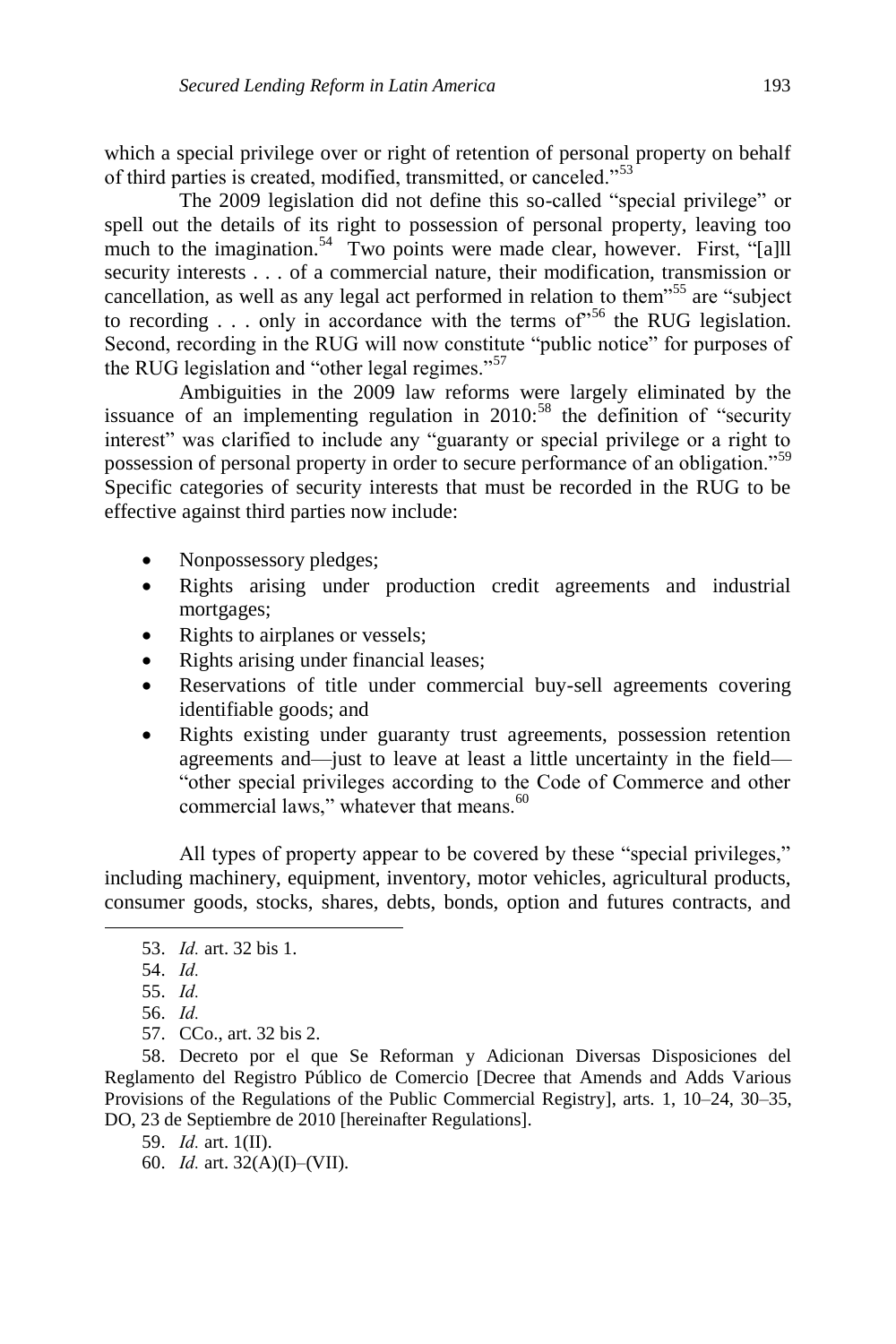other rights, including collection and payment rights.<sup>61</sup> Priorities among holders of security interests will be determined by the order of their recording in the RUG. Mexico recently launched its RUG, and access to it is now available online for research and recording of security interests. $62$  Since the law now requires recording of *all* security interests in the RUG, it seems absolutely clear that U.S. creditors must now comply with Mexican recording laws in order to perfect and establish priority in the property of Mexican debtors.<sup>63</sup>

### **G. How Will Mexico's New System Affect Daily Practice?**

Attorneys investigating possible loans to Mexican commercial borrowers will now have to check *at least* two registries—one in Washington, D.C., and the other in Mexico. Why? Because:

> One of the purposes of the filing requirements of the Uniform Commercial Code, like that of any recording statute, is to provide notice to those who may subsequently deal with the debtor or the collateral of the existence of prior outstanding interests or encumbrances. A concomitant purpose is to enable the creditor to perfect a security interest, and thereby to gain priority over almost all creditors besides the holders of prior perfected interests, because he has taken action which would put a diligent searcher on notice of his claim.<sup>64</sup>

What happens if a creditor fails to consult available registries? A creditor that makes a loan, ignorant of pre-existing, perfected liens, will generally suffer the effects of being in line behind a senior lender. This is so because a lender is normally charged with knowledge of what a diligent search of public records would reveal.<sup>65</sup> One consequence of being a junior lien holder is that taking the proceeds of collateral subject to a prior perfected security interest can

l

64. *See* Landon, 709 P.2d at 568.

65. *See* South Shore Bank v. Int'l Jet Interiors, Inc., 721 F. Supp. 29, 32 (E.D.N.Y. 1989) (deciding that a company that refurbished airplane without encouragement by prior lien holder could not recover on unjust enrichment theory; had the company "properly searched the Airplane's title, it would have become aware of the Bank's lien prior to agreeing to refurbish the Airplane").

<sup>61.</sup> *Id.* art. 32(B)(I)–(IX).

<sup>62.</sup> *See* RUG, *supra* note 51.

<sup>63.</sup> Are there any remaining gaps in the new RUG legislation? Perhaps. The new law makes no specific mention of accounts, assignment of accounts, or factoring agreements as "special privileges." However, the law does apply to "payment rights." See Regulations, art.  $32(B)(I)$ – $(IX)$ . The assignment or factoring of accounts are, of course, transfers of "payment rights" to secure payment of a debt.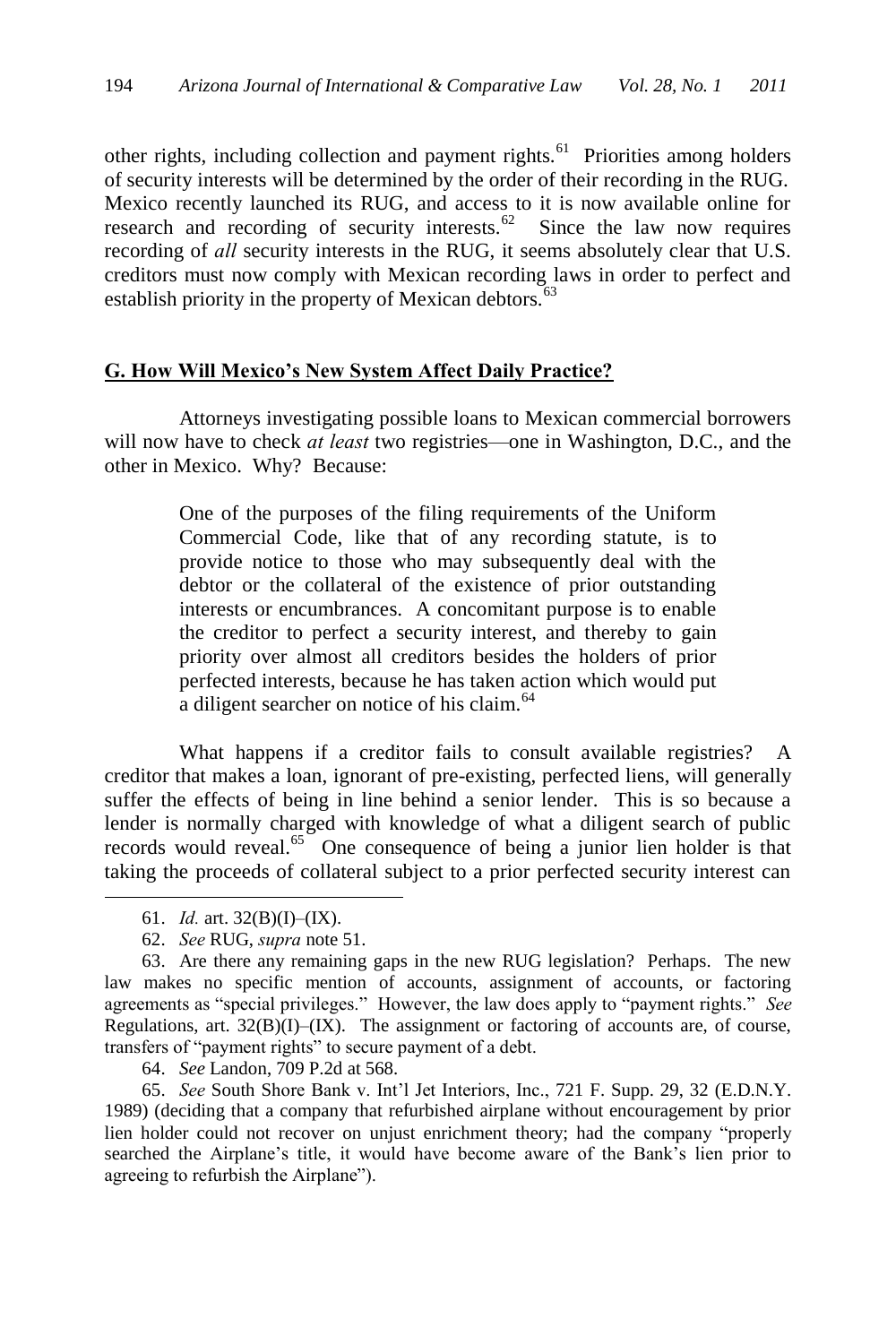l

result in a judgment for conversion damages.<sup>66</sup> Because liability for conversion does not generally require actual knowledge of the secured party's lien, it is especially important that counsel conduct a careful investigation of a potential borrower*.* 67

Careless creditors sometimes seek relief from a senior creditor by asking courts to subordinate the interest of the prior lien holder. Subordination—"[t]he act or an instance of moving something (such as a right or claim) to a lower rank, class, or position [such as] subordination of a first lien to a second lien"<sup>68</sup>—when imposed by court decree is often called "equitable subordination."<sup>69</sup> The circumstances where equitable subordination is appropriate are "few and far between,"70 as the holder of a prior perfected security interest cannot be subordinated to a junior creditor unless the senior creditor agrees, or engages in inequitable conduct that is "so inequitable it 'shocks one's good conscience," and "defrauds other creditors."<sup>71</sup> This is because a court of equity "is not free to adjust"

67. *See* Agrilliance, LLC v. Runnells Grain Elevator, Inc., 272 F.Supp.2d 800, 803– 07 (S.D. Iowa 2003) (grain broker was liable for conversion where, after receipt of FSA notice, a broker paid sale proceeds to borrower's landlord instead of to secured lender); ITT Indus. Credit Co. v. H&K Mach. Serv. Co., 525 F.Supp. 170, 172 (D. Mo. 1981) ("lack of knowledge of the security interest . . . and the so-called good faith disposition by [the seller] are not relevant to an action in conversion"); Food Servs. of Am. v. Royal Heights, Inc., 871 P.2d 590, 596 (Wash. 1994) (if a "commission merchant additionally wishe $[s]$  to lend money to the farmer and take a security interest in the farm product, then, like any other secured lender, the commission merchant should check the appropriate records").

68. BLACK'S LAW DICTIONARY 1563 (9th ed. 2009). Subordination can occur by agreement of the parties to a subordination agreement, as permitted by the Uniform Commercial Code. *See* U.C.C. § 9-339 (2011).

69. *See, e.g.*, World Help v. Leisure Lifestyles, Inc., 977 S.W.2d 662, 673 (Tex. App. 1998) (reversing summary judgment subordinating mortgage lien due to fact questions about whether lien holder defrauded material suppliers).

70. *In re* First Alliance Mortg. Corp., 471 F.3d 977, 1006 (9th Cir. 2006).

71. World Help, 977 S.W.2d at 668, 669; *accord In re* Hedged Inv. Assocs., 380 F.3d 1292, 1301–02 (10th Cir. 2004) (noninsider creditor was not subject to equitable

<sup>66.</sup> *See, e.g.*, Farmers State Bank v. FFP Operating Partners, L.P., 935 P.2d 233, 235–36 (Kan. Ct. App. 1997) (holding junior unperfected secured creditor liable for conversion of security interest of senior secured creditor and upholding award of actual and punitive damages); Case Corp. v. Gehrke, 91 P.3d 362, 368 (Ariz. Ct. App. 2004) (finding ―a viable claim for conversion of its secured proceeds of the inventory‖); Lafayette Prod. Credit Ass'n v. Wilson Foods Corp., 687 F. Supp. 1267, 1274–75 (N.D. Ind. 1987) (upholding compensatory damages, measured as value of goods at time of conversion, against meat packer who converted security interests in hogs); State Bank of Independence v. Equity Livestock Auction Mkt., 417 N.W.2d 32, 34 (Wis. Ct. App. 1987) (claim for conversion lies against auctioneer who facilitates sale of secured party's interest despite lack of knowledge and good faith); United States v. Tugwell, 779 F.2d 5, 6–8 (4th Cir. 1985) (finding purchaser of combine converted security interest of secured party and the ―measure of damages for conversion is fair market value of the converted property at the time of conversion plus interest"); *see also* RESTATEMENT (SECOND) OF TORTS §§ 229, 243 (1965).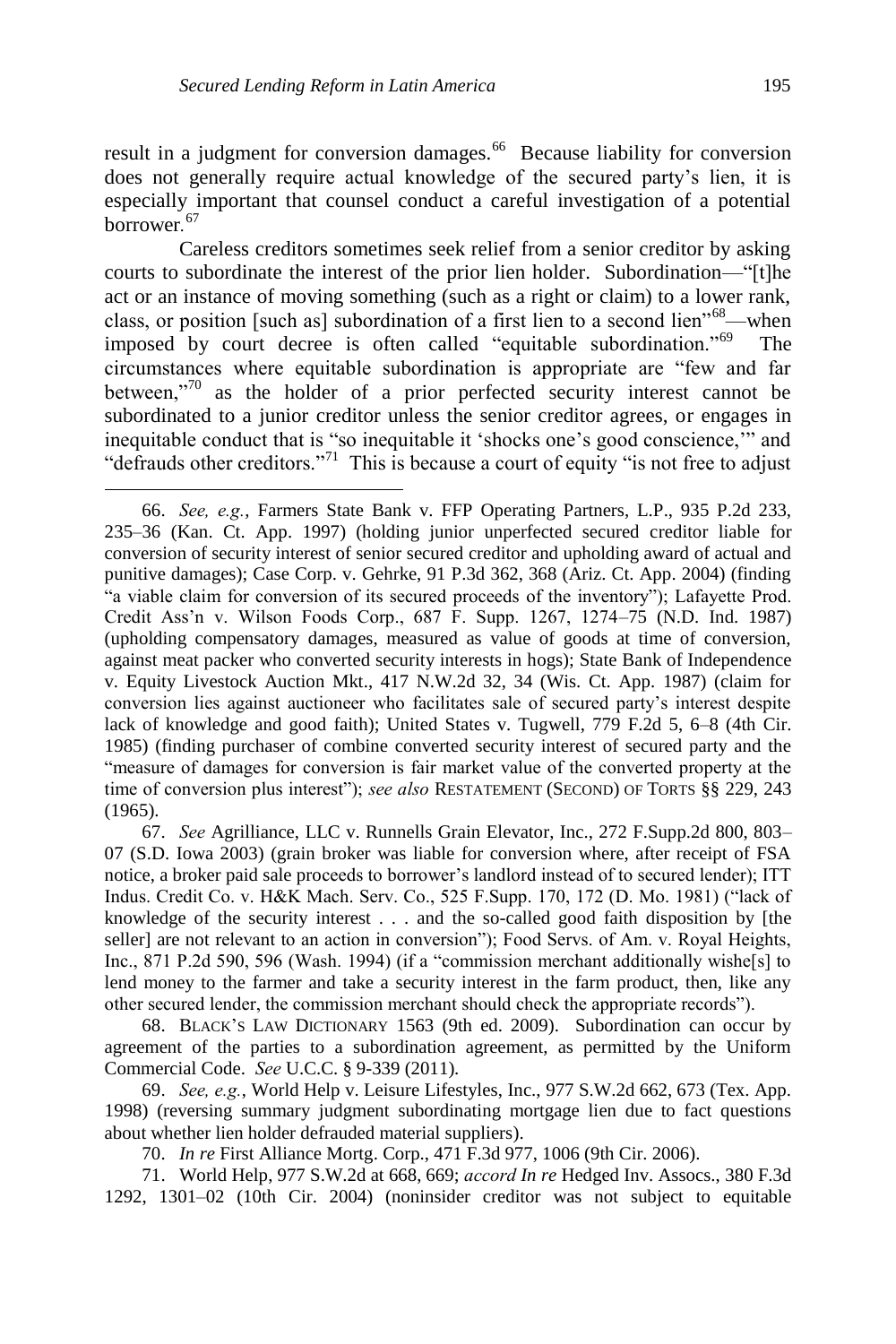the legally valid claim of an innocent party who asserts the claim in good faith merely because the court perceives that the result [would otherwise be] inequitable."<sup>72</sup>

So, if a secured creditor merely asserts its lien against a junior creditor as permitted by law or contract, a court must enforce the senior lien and cannot rank it below a later lien.<sup>73</sup> "To do otherwise would render the secured creditor status useless."<sup>74</sup> Careful research to identify possible prior liens *in Mexico* is now mandatory, but is it difficult?

l

subordination absent "gross misconduct tantamount to fraud, misrepresentation, overreaching or spoliation‖); Knox v. Phx. Leasing, Inc., 35 Cal. Rptr. 2d 141 (App. 1994) (equitable subrogation requires either conduct that at "one end of the scale is fraud" or other inequitable conduct; the "mere fact of augmenting or enhancing the collateral's value is by itself insufficiently notable to justify special equitable protection"); Daniels-Sherridan Fed. Credit Union v. Bellanger, 36 P.3d 397, 404 (Mont. 2001) (finding no equitable subrogation where secured party "remained uninvolved in the . . . transaction" and there ―was no evidence that the Credit Union encouraged‖ the sale); Farm Credit Bank v. Ogden, 886 S.W.2d 305, 313 (Tex. App. 1994) (equitable subordination not available because lien holder did nothing inequitable); *see also* 1 GERALD L. BLANCHARD, LENDER LIABILITY: PRACTICE AND PREVENTION § 9.9 (2d ed. 2008) (collecting cases).

72. United States v. Noland, 517 U.S. 535, 539 (1996) (quoting Andrew DeNatale & Prudence B. Abram, *The Doctrine of Equitable Subordination as Applied to Nonmanagement Creditors*, 40 BUS. LAW 417, 428 (1985)); *accord* Commerce Bank, NA v. Tifton Aluminum Co., 217 B.R. 798, 802 (W.D. Mo. 1997) (unsecured creditor cannot use "unjust enrichment" principles to circumvent a perfected Article 9 security interest "absent a showing of fraud on the part of the secured creditor"); Peerless Packing Co. v. Malone & Hyde, Inc., 376 S.E.2d 161, 164 n.4 (W. Va. 1988) (denying unjust enrichment recovery against holder of perfected security interest due to lack of evidence of fraud).

73. *See, e.g.*, *In re* Castletons, Inc., 990 F.2d 551, 558–60 (5th Cir. 1993) (equitable subordination properly refused where secured creditor was "simply exercising the contract rights it had, and there's nothing wrong with that"); *In re* Pacific Express, 69 B.R. 112, 116–18 (9th Cir. BAP 1986) (reversing bankruptcy court's equitable subordination order in part because junior creditors "conceded . . . they did not 'know of any inequity or inequitable conduct"'); Hilo Crane Serv., Inc. v. Ho, 693 P.2d 412, 424 (Haw. Ct. App. 1984) (appellate court reversed trial court's equitable subordination award because trial court had also refused specific findings that creditor's conduct was inequitable); City of Parkesburg v. Carpenter, 507 S.E.2d 120, 123 (W. Va. 1998) (liens not subject to equitable subordination where lienholders did nothing "contrary to the law[]  $\ldots$  [and took no] action other than that provided for by the law governing the perfection of liens").

74. SMP Sales Mgmt., Inc. v Fleet Credit Corp., 960 F.2d 557, 560 (5th Cir. 1992); *see, e.g.*, Nat'l Bank & Trust Co. v. Moody Ford, Inc., 273 N.E.2d 757, 760 (Ind. Ct. App. 1971) (giving unsecured creditor priority over a prior perfected security interest "would be little more than a judicial erasure of $\degree$  the perfection and priority rules of the UCC); Evans Prods. Co. v. Jorgensen, 421 P.2d 978, 983 (Or. 1966) ("The purpose and effectiveness of the U.C.C. would be substantially impaired if interests created in compliance with U.C.C. procedures could be defeated by application of the equitable doctrine of unjust enrichment"; reversing trial court's refusal to enforce perfected lien against a later, unperfected material supplier).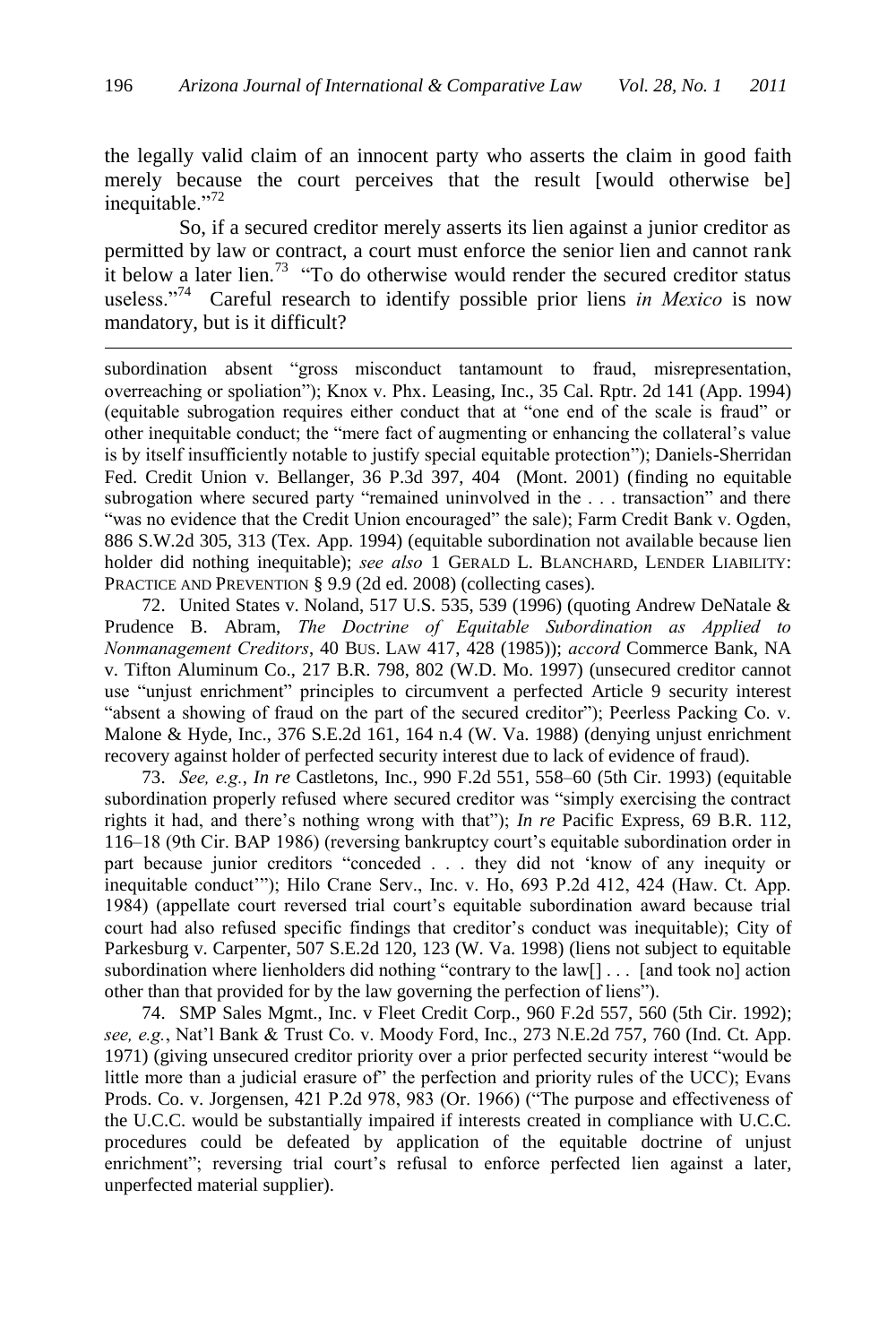### **H. Checking Mexico's Online Security Interest Registry**

How does it work? Simple:

- Enter the website, http://www.rug.gob.mx/Rug/home/inicio.do.
- Sign up as a user.
- Create a password.
- Go to the search page, http://www.rug.gob.mx/Rug/home/busqueda.do.
- Input the requested information.
- Read the results.

l

Evaluate the information that is found in the public record.

There will, of course, be a time of transition; lawyers inside and outside of Mexico will have to learn of: i) the new law, ii) the new registry, and iii) the ease of its use. It appears, however, that the system is readily accessible to lenders, borrowers, and their attorneys. Transparency will become the rule, not the exception, as unrecorded liens should largely become a thing of the past. Use of the registry should also greatly ease the anxiety of deciding whether to lend money to Mexican commercial borrowers. In the long run, this should stimulate lending, growth, increased competition, and greater economic welfare.

### **I. Enforcing the Creditors' Rights Perfected in the Security Interest Registry**

Much of the concern about lending to Mexican debtors relates to enforcement of the creditors' rights. Many creditors fear long delays in Mexican courts, fraught with uncertainty about its reputed inefficiency and with negative assumptions about its integrity.<sup>75</sup> How does the new RUG affect what happens when the honeymoon between borrower and lender has ended?

<sup>75.</sup> These opinions are largely anecdotal and frequently wrong. Moreover, the courts of the United States do not generally presume that Mexico's courts are inadequate. *See, e.g.*, DTEX, LLC v. BBVA Bancomer, S.A., 508 F.3d 785, 796-97 (5th Cir. 2007) (Mexican courts offered adequate alternative forum for suit arising from alleged tortuous interference with a contract "despite differences in Mexican and American substantive and procedural law‖). Indeed, one court observed that cases decided in the Fifth Circuit Court of Appeals establish a "nearly airtight assumption" that Mexico's courts are an adequate alternative to U.S. tribunals. *In re* Ford Motor Co., 591 F.3d 406, 412 (5th Cir. 2009). That is not to say that Mexico's courts are always fair in their operation. *See, e.g.*, Transportes Aereos Pegaso, S.A. de C.V. v. Bell Helicopter Textron, Inc., 623 F. Supp. 2d 518, 537–38 (D. Del. 2009) (enforcement of Mexican money judgment was refused because the Delaware court was not "satisfied" that the judgment "was not obtained by fraud" in the procurement of expert opinions supporting judgment creditor's damages award).